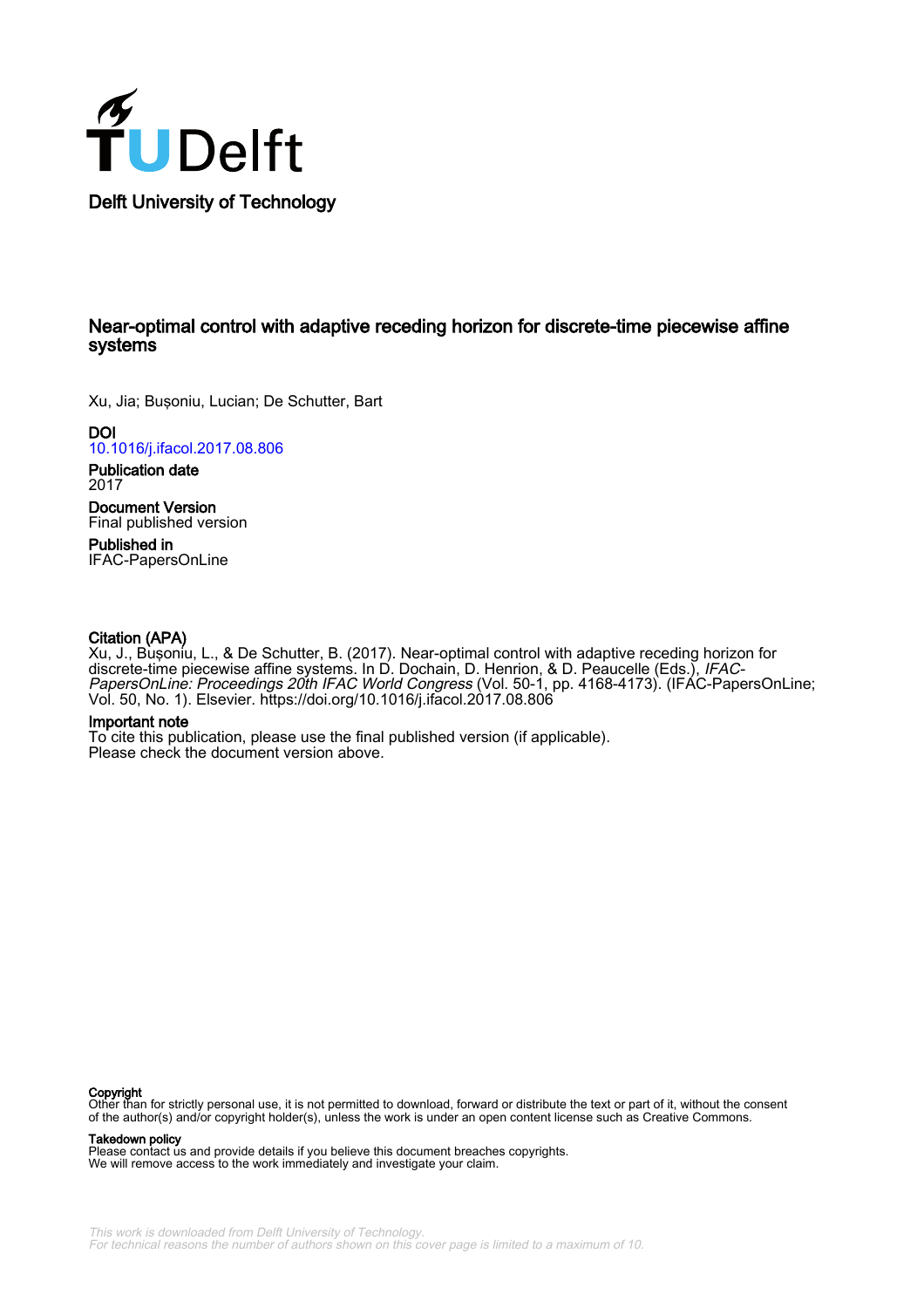

**The International Federation of Available online at www.sciencedirect.com** 





IFAC PapersOnLine 50-1 (2017) 4168–4173

# Near-optimal control with adaptive receding horizon with adaptive receding horizon<br>for discrete-time piecewise affine systems  $\star$ Jia Xu <sup>∗</sup> Lucian Bu¸soniu ∗∗ Bart De Schutter <sup>∗</sup> Jia Xu <sup>∗</sup> Lucian Bu¸soniu ∗∗ Bart De Schutter <sup>∗</sup> Near-optimal control Near-optimal control Jia Xu \* Lucian Buşoniu \*\* Bart De Schutter \*

 $E$ <sup>*-</sup>mail: {j.xu-3, b.deschutter}@tudelft.nl*</sup> *E-mail:* {*j.xu-3, b.deschutter*}*@tudelft.nl* ∗∗ *Technical University of Cluj-Napoca, Romania*  $\overline{P}$  **Delft University of Technology, the Netherlands** *E-mail:* {*j.xu-3, b.deschutter*}*@tudelft.nl* ∗∗ *Technical University of Cluj-Napoca, Romania E-mail: lucian@busoniu.net E-mail:* {*j.xu-3, b.deschutter}* @tudelft.nl<br>•∗ *Technical University of Cluj-Napoca, Romania*<br>*E-mail: lucian@busoniu.net E-mail: lucian@busoniu.net E-mail:* {*j.xu-3, b.deschutter*}*@tudelft.nl* ∗∗ *Technical University of Cluj-Napoca, Romania*

*E-mail: lucian@busoniu.net*

ous piecewise affine systems with a single input. Stage costs are discounted, bounded, and use a 1  $\alpha$  is precewise annie systems with a single input. Stage costs are discounted, bounded, and use a 1 or  $\infty$ -norm. Rather than using the usual fixed-horizon approach from model-predictive control,  $\infty$ -norm. Rather than using the usual lixed-norizon approach from model-predictive control, we tailor an adaptive-horizon method called optimistic planning for continuous actions (OPC) to solve the piecewise affine control problem in receding horizon. The main advantage is the to solve the piecewise aimie control problem in receding horizon. The main advantage is the<br>ability to solve problems requiring arbitrarily long horizons. Furthermore, we introduce a novel extension that provides guarantees on the closed-loop performance, by reusing data ("learning") across different steps. This extension is general and works for a large class of nonlinear dynamics. across unterent steps. This extension is general and works for a large class of nominear dynamics.<br>In experiments with piecewise affine systems, OPC improves performance compared to a fixed-In experiments with piecewise all the systems, Or C improves performance compared to a fixed-<br>horizon approach, while the data-reuse approach yields further improvements. Abstract: We consider the infinite-horizon optimal control of discrete-time, Lipschitz continu-*E-mail: lucian@busoniu.net* Extension that provides guarantees on the closed-loop performance, by reusing data ("learning") norizon approach, while the data-reuse approach yields further improvements.

© 2017, IFAC (International Federation of Automatic Control) Hosting by Elsevier Ltd. All rights reserved.  $\sigma$  **EVIT, IFITO** (Informational Poderation of Hatomatic Control, Hosting by Experien Plan Hatitude nd 2017, IFAC (International Federation of Automatic Control) Hosting by Elsevier Ltd.

*Keywords:* piecewise affine systems, nonlinear predictive control, optimistic planning, near-optimality analysis. near-optimality analysis. near-optimality analysis.

# 1. INTRODUCTION 1. INTRODUCTION 1. INTRODUCTION

Piecewise affine (PWA) systems are an important class of hybrid systems, defined by partitioning the state and input space into polyhedral regions and associating with each region a different affine dynamical description (Sontag, region a different affine dynamical description (Sontag, 1981). We focus here on discrete-time PWA systems that 1981). We focus here on discrete-time PWA systems that are continuous on the boundary of any two neighbouring are continuous on the boundary of any two neighbouring<br>polyhedral regions. These systems can approximate nonlinear smooth dynamics (Storace and De Feo, 2004). linear smooth dynamics (Storace and De Feo, 2004). polyhedral regions. These systems can approximate non- $F_{\text{S}}$  and the  $\omega$  system of  $\omega$  vectors discrete techniques have  $\omega$ linear smooth dynamics (Storace and De Feo, 2004).

For discrete-time PWA systems, several techniques have For discrete-time PWA systems, several techniques have been developed for different kinds of optimal control problems. Regarding the constrained finite-time optimal control control problem based on quadratic or linear performance control problem based on quadratic or linear performance criteria, a solution approach combining multiparametric eriteria, a solution approach combining multiparametric<br>programming and dynamic programming is presented by programming and dynamic programming is presented by<br>Borrelli et al. (2005). The optimal solution is a PWA  $\frac{1}{2000}$ . The optimal solution is a PWA state-feedback control law. Bemporad and Morari (1999) translate the aforementioned problem into a linear or  $t_{\text{max}}$ problem that can be discontinuously problem into a linear or quadratic mixed-integer programming problem that can be solved by using standard solvers. The constrained optimal solved by using standard solvers. The constrained optimal control problem with a linear performance criterion is control problem with a linear performance criterion is<br>considered by Baoti et al. (2006). For discrete-time PWA systems, several techniques have  $\sum_{i=1}^{n}$   $\sum_{i=1}^{n}$   $\sum_{i=1}^{n}$   $\sum_{i=1}^{n}$   $\sum_{i=1}^{n}$   $\sum_{i=1}^{n}$   $\sum_{i=1}^{n}$   $\sum_{i=1}^{n}$   $\sum_{i=1}^{n}$ considered by Baoti et al. (2006).

On the other hand, optimal control problems with infiniteborizon costs arise in many fields (Bertsekas, 2012). The standard approach in model predictive control is to solve standard approach in model predictive control is to solve<br>a fixed, finite-horizon problem at each step, and apply the On the other hand, optimal control problems with infinitea fixed, finite-horizon problem at each step, and apply the

 $\frac{1}{\sqrt{2\pi}}\left(\frac{1}{\sqrt{2\pi}}\right)^{2\sqrt{2\pi}}\left(\frac{1}{\sqrt{2\pi}}\right)^{2\sqrt{2\pi}}$ 

first input of each of these solutions to obtain a closedloop, receding horizon control (Grüne and Pannek, 2011). We followed this approach for PWA systems in Xu et al. (2016), where we applied a near-optimal, optimistic opti-(2010), where we applied a hear optimal, optimistic optimization algorithm (Munos, 2011). However, in problems where long horizons are necessary, such fixed-horizon apwhere long horizons are necessary, such fixed-horizon ap-<br>proaches quickly become unfeasible due to uncontrolled growth of the computation with the horizon. growth of the computation with the horizon. proaches quickly become unfeasible due to uncontrolled Here we aim to address this shortcoming, in the context growth of the computation with the horizon.

Here we aim to address this shortcoming, in the context nere we aim to address this shortcoming, in the context of PWA systems and optimistic approaches. We thus focus on optimistic *planning* (Munos, 2014), rather than optimization – a class of *adaptive-horizon* approaches to solve discounted, infinite-horizon optimal control. Optisolve discounted, infinite-horizon optimal control. Opti-<br>mistic methods have their roots in reinforcement learnmistic methods have their roots in reinforcement learn-<br>ing (Sutton and Barto, 1998) and bandit theory (Auer et al., 2002). In particular, we use our continuous-action  $\chi_{\text{tot}}$  is the most suitable for  $\chi_{\text{tot}}$  is the most summation optimistic planner (OPC) from (Buşoniu et al., 2016b), optimistic planner  $(OTC)$  from  $(Bu<sub>s</sub>)$ oniu et al., 2016b), since it is the most suitable for PWA systems. As for the entire optimistic family, the performance guarantees of OPC place computation in a tight relationship with the near-optimality of the returned sequence. Unlike in Xu et al. (2016) however, OPC automatically balances refining the current-horizon solution, with extending this horizon; the current-horizon solution; with extending this horizon; true, infinite-horizon optimum. true, infinite-horizon optimum. true, infinite-horizon optimum. so it finds long solutions which are provably close to the

Our first contribution is to adapt and evaluate OPC for discrete-time continuous PWA systems with a single input. The stage costs are weighted 1-norms or  $\infty$ -norms of the The stage costs are weighted 1-norms or  $\infty$  horms or the deviation of the state and input from the equilibrium point. This solution directly imports the near-optimality point. This solution directly imports the near-optimality of OPC *at each call*, but may not be optimal in receding of OPC *at each call*, but may not be optimal in receding

2405-8963 © 2017, IFAC (International Federation of Automatic Control) Hosting by Elsevier Ltd. All rights reserved. **Peer review under responsibility of International Federation of Automatic Control.**<br> **Copyright Control.** 10.1016/j.ifacol.2017.08.806

 $\overline{\star}$  This work was supported by the Chinese Scholarship Council, as This work was supported by the Chinese Scholarship Council, as<br>well as by the Agence Universitaire de la Francophonie (AUF) and the Romanian Institute for Atomic Physics (IFA) under the AUF-RO project NETASSIST. project NETASSIST. the Romanian Institute for Atomic Physics (IFA) under the AUF-RO project NETASSIST.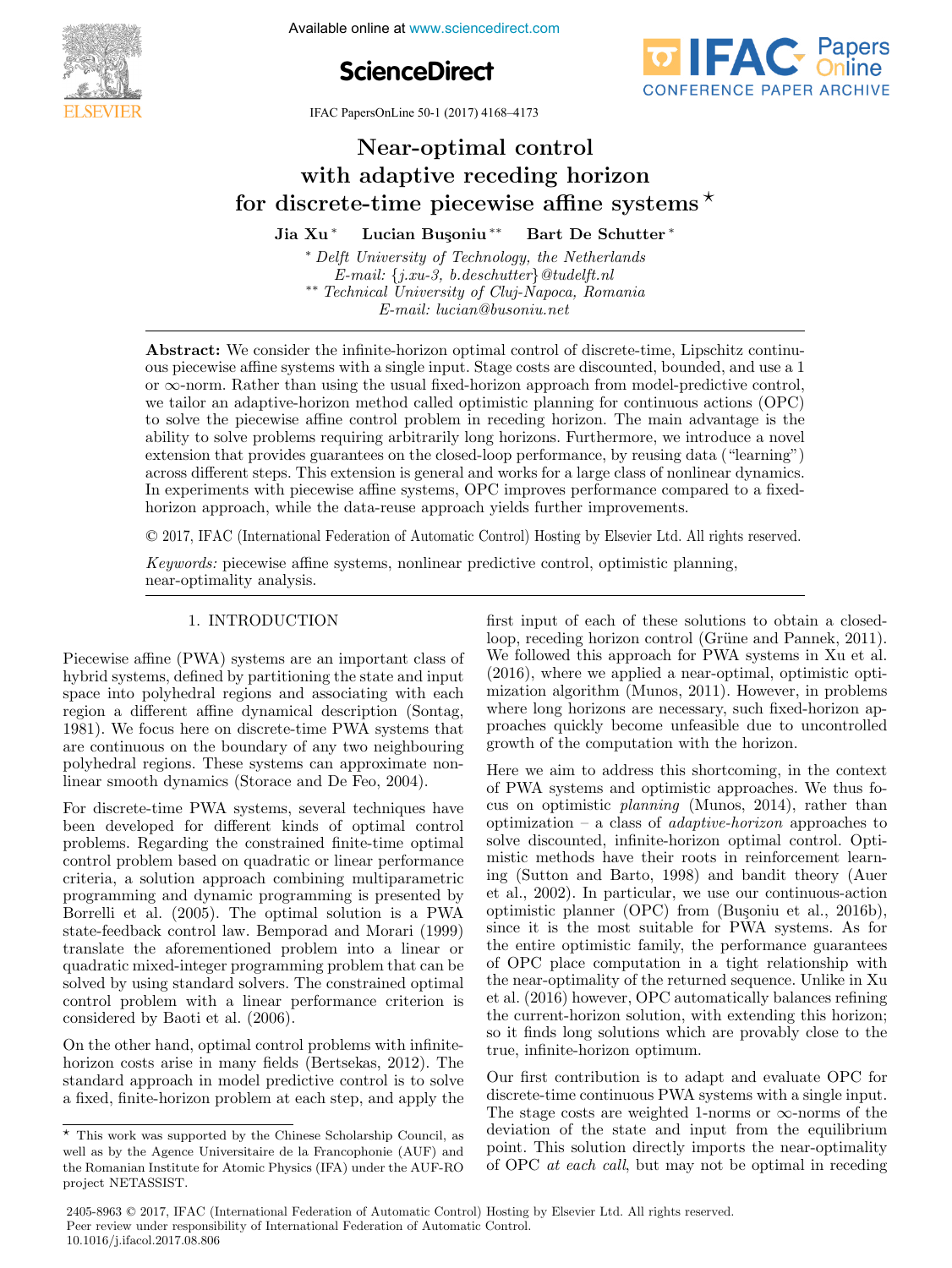horizon. Therefore, we introduce a novel extension of OPC called OPC+, whose main element is remembering and reusing solutions from previous calls – in a sense, learning to improve the solution during the experiment, similar to Bușoniu et al.  $(2016a)$ . Thanks to this, OPC+ guarantees the near-optimality of the closed-loop solution, without sacrificing per-call optimality. While motivated by PWA control, OPC+ and its guarantees hold for any nonlinear dynamics satisfying the OPC assumptions. An empirical study is performed for two PWA examples: one where short planning (control) horizons are sufficient for a good solution, and another where long horizons are necessary.

This paper is organized as follows. In Section 2, the problem formulation is presented, and Section 3 introduces the OPC method for general systems. Section 4 adapts OPC to PWA systems, and Section 5 describes and analyzes OPC+. In Section 6, the proposed approaches are illustrated in simulations. Section 7 concludes.

#### 2. PROBLEM STATEMENT

Consider the discrete-time PWA system:

 $x_{k+1} = A_j x_k + B_j u_k + c_j$ , if  $\left[x_k^{\top}, u_k^{\top}\right]^{\top} \in \Omega_j$  (1) where  $x \in X \subseteq \mathbb{R}^{n_x}$  is the state,  $u \in U \subseteq \mathbb{R}^{n_u}$  the control input,  $A_j \in \overline{\mathbb{R}^{n_x \times n_x}}, B_j \in \mathbb{R}^{n_x \times n_u}, C_j \in \mathbb{R}^{n_x}$  are the system matrices and vectors, and  $\{\Omega_j\}_{j=1}^M$  is a polyhedral partition of the state-input space. The polyhedron  $\Omega_i$  is given as  $\Omega_j = \{x, u \mid F_j x + G_j u \le h_j\}$  where  $F_j, G_j, h_j$ are suitable matrices and vectors. The sets  $X$  and  $\tilde{U}$ contain all the feasible state and input values. Moreover, we require that the right-hand side of (1) is continuous on the boundary of any two neighboring regions.

Let  $x_0$  be the initial state and define an infinite-length control sequence  $u_{\infty} = (u_0, u_1, \ldots)$ , in which  $u_k$  is the control input at time step k. Let  $U^{\infty} := U \times U \times \cdots$  be the space of infinite-length control sequences.

Given  $x_0$ , consider the infinite-horizon discounted cost function:

$$
J(\boldsymbol{u}_{\infty}) = \sum_{k=0}^{\infty} \gamma^k g(x_k, u_k)
$$
 (2)

where  $\gamma^k \in (0,1)$  is the discount factor and  $g: X \times U \to \mathbb{R}$ is the stage cost. The optimal control objective is:

$$
J^* := \inf_{\mathbf{u}_{\infty} \in U^{\infty}} J(\mathbf{u}_{\infty})
$$
 (3)

We take the following stage cost:

$$
g(x_k, u_k) = ||Qx_k||_p + ||Ru_k||_p \tag{4}
$$

where  $p \in \{1,\infty\}$  and  $Q \in \mathbb{R}^{n_Q \times n_x}$ ,  $R \in \mathbb{R}^{n_R \times n_u}$  are full column rank matrices. So the solution to (3) regulates the system to the zero equilibrium. Note that by a linear substitution of the variables, any non-zero equilibrium point can be translated to the origin, so focusing on regulation to the origin is not restrictive.

#### 3. BACKGROUND ON OPC

Optimistic planning for continuous actions (OPC) (Busoniu et al., 2016b) is geared towards general nonlinear systems and maximization of cumulative rewards, so we present it in that setting first. Later, we explain how it can be

adapted to solve the problem in Section 2. Given initial state  $x_0 \in X$ , OPC near-optimally solves:

$$
v^* := \sup_{\mathbf{u}_{\infty} \in U^{\infty}} v(\mathbf{u}_{\infty}) := \sup_{\mathbf{u}_{\infty} \in U^{\infty}} \sum_{k=0}^{\infty} \gamma^k r(x_k, u_k)
$$
(5)

where  $\gamma, \mathbf{u}_{\infty}, X, U$  have the same meaning as before, v:  $U^{\infty} \to \mathbb{R}$  is the value function to be maximized,  $r : X \times$  $U \to \mathbb{R}$  is the reward function,  $f : X \times U \to X$  is the nonlinear dynamics, and  $v^*$  is the optimal value at  $x_0$ .

The OPC method works under the following assumptions: *Assumption 1.* (i) Rewards are bounded in [0, 1].

- (ii) The action is scalar and bounded in the unit interval, so that  $U = [0, 1]$ .
- (iii) The dynamics and rewards are Lipschitz, i.e.  $\exists L_f, L_r$ so that  $\forall x, x' \in X, u, u' \in U$ :

$$
||f(x, u) - f(x', u')|| \le L_f(||x - x'|| + |u - u'|)
$$
  

$$
|r(x, u) - r(x', u')| \le L_r(||x - x'|| + |u - u'|)
$$

for some norm  $\|\cdot\|.$ 

(iv) The discount factor  $\gamma \in (1/3, 1/L_f)$ .

We describe in Section 4 the impact of these assumptions in PWA systems, see Busoniu et al. (2016b) for further discussion.

OPC performs a search over the space of action sequences  $U^{\infty}$ , which can be visualized as an infinite-dimensional hypercube, with each dimension  $k$  the action space at step k. This hypercube is repeatedly refined into smaller boxes, each of which gets a unique index  $i$ . A box  $U_i \subseteq U^{\infty}$  is the cross-product of a sequence of intervals  $(\mu_{i,0},\ldots,\mu_{i,K_i-1},U,U,\ldots)$  where  $\mu_{i,k} \subseteq U$  and  $K_i-1$ is the largest discretized dimension; for all further dimensions  $\mu_{i,k} = U$ . Define  $d_{i,k}$  to be the length of the interval  $\mu_{i,k}$  in box i, and  $u_{i,k}$  a sample action taken at the center of this interval. The center sequence of box  $i$  is  $(u_{i,0},\ldots,u_{i,K_i-1})$ . For each box, the rewards  $r_{i,k}$  obtained by applying  $u_{i,k}$  from  $x_0$  are found by simulating the system. A box is refined into 3 subboxes by splitting the interval of some dimension  $k$  into 3 equal-length pieces, see Figure 1, left.<sup>1</sup>



Fig. 1. Left: Example partition of  $U^{\infty}$  after 3 splits. Dimensions 4 and higher are left out of the figure. Right: Tree corresponding to this partition. (Figure taken from Bușoniu et al. (2016b).)

The collection of boxes is organized into a tree  $\mathcal T$  with the root consisting of  $U^{\infty}$ , and where each node has as children the 3 boxes resulting from its splitting, see Figure 1, right. The depth  $h$  of a box  $i$  in this tree is equal to the number

<sup>1</sup> This number of subintervals is the smallest for which the parent center sequence can be reused for the middle child.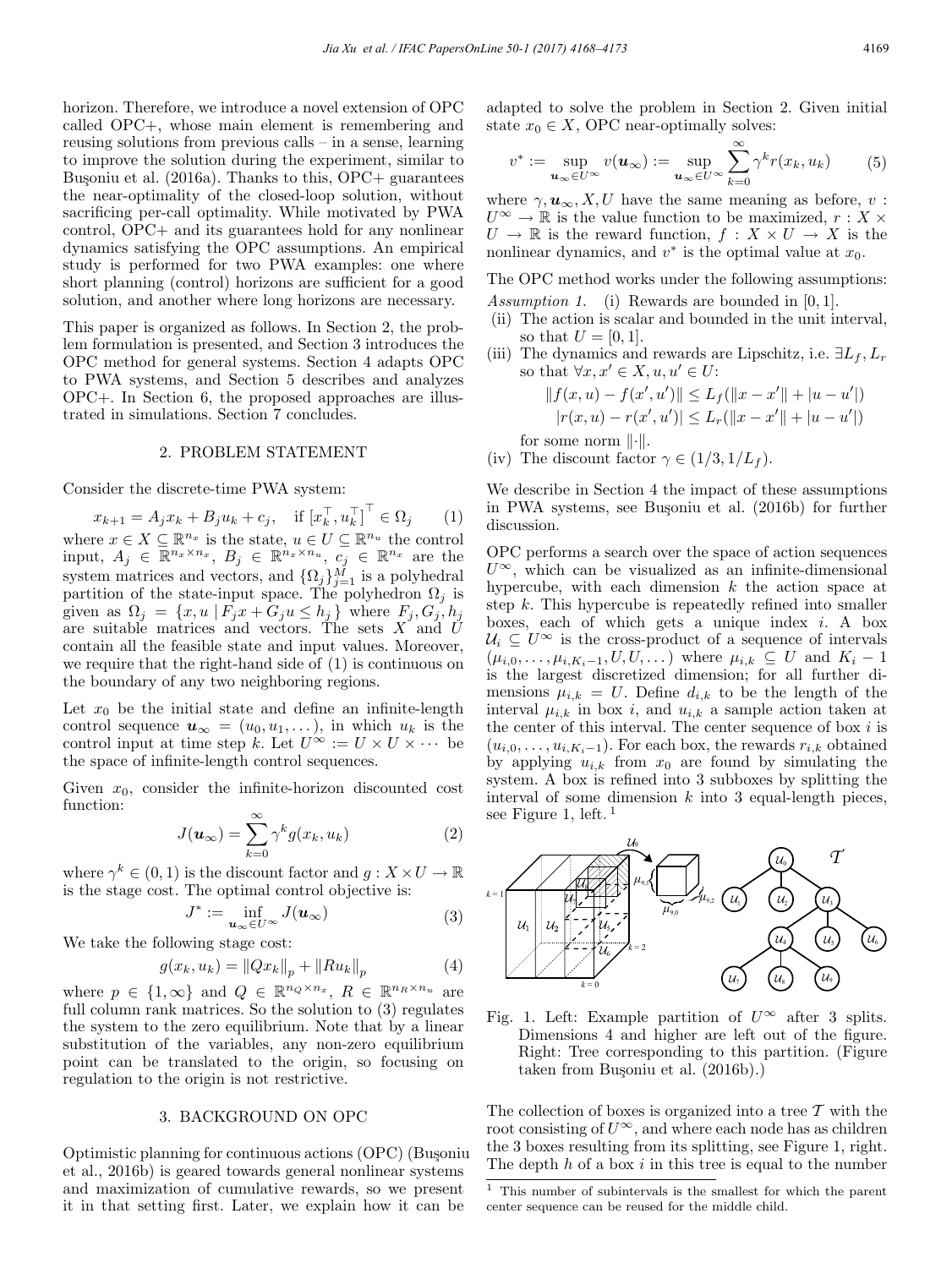of splits performed to obtain the box, with the root at depth 0. At each iteration, OPC refines an *optimistic* leaf, i.e. one that maximizes the b-value, defined as follows:

$$
b(i) = v(i) + \delta(i) \tag{6}
$$

Here,  $v(i) = \sum_{k=0}^{K_i-1} \gamma^k r_{i,k}$  is the (horizon  $K_i$ ) value of the center sequence, and  $\delta(i) = L_v \sum_{k=0}^{\infty} \gamma^k d_{i,k}$  is the diameter of box  $i$ , an uncertainty on the values inside that box. Also,  $L_v = \max\{L_r/(1-\gamma L_f), 1\}$  is a Lipschitz constant of the value function  $v$ . The b-value is upper bound on the values of sequences inside box i.

Once a maximal b-value box has been selected, a dimension to refine is chosen that has maximal contribution to the diameter:

$$
\underset{k\geq 0}{\arg\max} L_v \gamma^k d_{i,k} = \underset{k\geq 0}{\arg\max} \gamma^k d_{i,k} \tag{7}
$$

In this way, the refinement will minimize the resulting uncertainty. Although performed over infinitely many dimensions, this maximization will produce at most dimension  $K_i$ , since its contribution is larger than for later ones. So, either an already discretized dimension is refined further, or the first undiscretized dimension is split.

OPC runs until a budget  $n$  of calls to  $f$  has been exhausted, and then returns the center sequence  $\hat{u}$  of box  $i^*$  with the largest value  $v(i^*)$ . Busoniu et al. (2016b) bound its sub-optimality as follows. The nodes that OPC may expand at depth h are all in  $\mathcal{T}_h^*$  = {nodes *i* at depth  $h | b(i) \geq v^*$ }. Let  $\kappa$  be the asymptotic branching factor of  $\mathcal{T}^*$ , defined as  $\limsup_{h\to\infty} |\mathcal{T}_h^*|^{1/h}$ ; value  $\kappa$  characterizes the computational complexity of OPC. Then:

*Theorem 2.* (i) The sub-optimality  $v^* - v(i^*) \leq \delta_{\min}$ , with  $\delta_{\min}$  the smallest diameter of any box expanded.

(ii) If 
$$
\kappa = 1
$$
,  $\delta_{\min} = \tilde{O}(\gamma^{n^{1/4}a})$  for a constant a.<sup>2</sup>  
(iii) If  $\kappa > 1$ ,  $\delta_{\min} = \tilde{O}(\gamma^{\sqrt{\frac{2(\tau - 1)\log n}{\tau^2 \log \kappa}}})$ , with  $\tau := \left\lceil \frac{\log 3}{\log 1/\gamma} \right\rceil$ .

Thus the bound of Theorem 2(i) is available *a posteriori*, after the algorithm has finished; while the other two relations give *a priori* bounds.

Note that OPC can be empirically extended to multiple action dimensions, e.g. by always expanding all dimensions at the selected step  $k$ ; although the analysis does not yet cover such extensions.

#### 4. APPLYING OPC TO PWA SYSTEMS

To apply OPC to the optimal control problem of PWA systems from Section 2, we restrict the system to have a single input and assume that  $X$  and  $U$  are bounded sets. Additionally, the input is translated and rescaled to the unit interval. This ensures Assumption 1(ii). While boundedness reduces generality, in many practical systems physical limitations can be modeled by bounded states and actions. Further, define  $L_g = \max \{ ||Q||_p, ||R||_p \}$  and  $\Lambda = \max_{x \in X} ||x||_p$ . Then, since  $p \in \{1, \infty\}$ :

$$
g(x_k, u_k) = ||Qx_k||_p + ||Ru_k||_p
$$
  
\n
$$
\le ||Q||_p ||x_k||_p + ||R||_p ||u_k||_p \le L_g(\Lambda + 1)
$$
 (8)

Note that  $L_q$  is a Lipschitz constant in the p-norm for the stage cost  $g$ . Define then the reward function to be maximized as:

$$
r(x, u) = 1 - \frac{g(x, u)}{L_g(\Lambda + 1)}
$$
(9)

Since this function is in  $[0, 1]$ , Assumption 1(i) is satisfied.

Furthermore, in a similar way to (8), it can be proven that  $L_f = \max_{j=1,\ldots,M} \max \left\{ ||A_j||_p, ||B_j||_p \right\}$  is a Lipschitz constant for  $f$ . Since  $r$  in  $(9)$  is clearly Lipschitz with  $L_r = \frac{1}{\Lambda + 1}$ , Assumption 1(iii) is satisfied.

Finding a feasible, good value for the discount factor  $\gamma$ in Assumption 1(iv) depends on  $L_f$  being not too large; to see this, rewrite the upper bound of Assumption 1(iv) as  $\gamma L_f \leq 1$ . This can be interpreted as a stability requirement: the dynamics need not be strictly contractive on their own, but must become so when combined with a shrink rate given by  $\gamma$ .

Finally, solving the maximal-value problem (5) with reward function (9) is equivalent to solving the minimalcost optimal control problem of PWA systems (3), which enables us to directly apply the OPC machinery to this latter problem. The guarantees from Theorem 2 hold after appropriately enlarging the bounds by the scaling factor of the rewards, e.g. Theorem 2(i) gives:

$$
J(\hat{\boldsymbol{u}}) - J^* \le L_g(\Lambda + 1)\delta_{\min}
$$

with  $J(\hat{u})$  the finite sum of discounted stage costs up to the length of  $\hat{u}$ . Since Theorem 2(ii)-2(iii) gives asymptotic bounds that disregard constants, these remain the same when applied to the costs.

OPC is usually implemented in a receding-horizon scheme. The first component of  $\hat{u}$  is applied to the system, resulting in a new state  $x_1$ . Subsequently, the procedure is repeated using  $x_1$  as the updated initial state. This process leads to a receding-horizon controller. However, preserving the near-optimality guarantees for this closed-loop solution turns out to be nontrivial, and we dedicate the next section to this issue.

### 5. AN IMPROVED RECEDING-HORIZON ALGORITHM

A desirable property of receding-horizon algorithms is that closing the loop increases the cumulative reward. This is difficult for the original OPC. Indeed, examples can be constructed in which the solution constructed by OPC when applied at step  $k = 1$ , from  $x_1$ , has worse cumulative rewards than the tail of the initial sequence found at  $k = 0$ . Here, we consider the general case when arbitrary-length subsequences may be applied in-between loop closures/algorithm calls. Let the index of an OPC call be denoted by j. At call  $j = 0$  OPC finds sequence  $u_0$  and applies an initial, head subsequence denoted  $u_0^H$ , having length  $N_0$  with  $N_0$  at least 1 and at most the largest discretized dimension in  $u_0$ . Then, OPC is called again at step  $N_0$ , where it returns  $u_1$ , from which a head subsequence  $u_1^H$  of length  $N_1$  is applied, and so on.

To avoid returning sequences with smaller values, we propose to initialize the algorithm at call  $j + 1$ , which occurs at step  $k_{j+1} = \sum_{j'=0}^{j} N_j$ , with the entire collection

<sup>&</sup>lt;sup>2</sup>  $\tilde{O}(\cdot)$  means the argument is an upper bound, up to constant and logarithmic factors.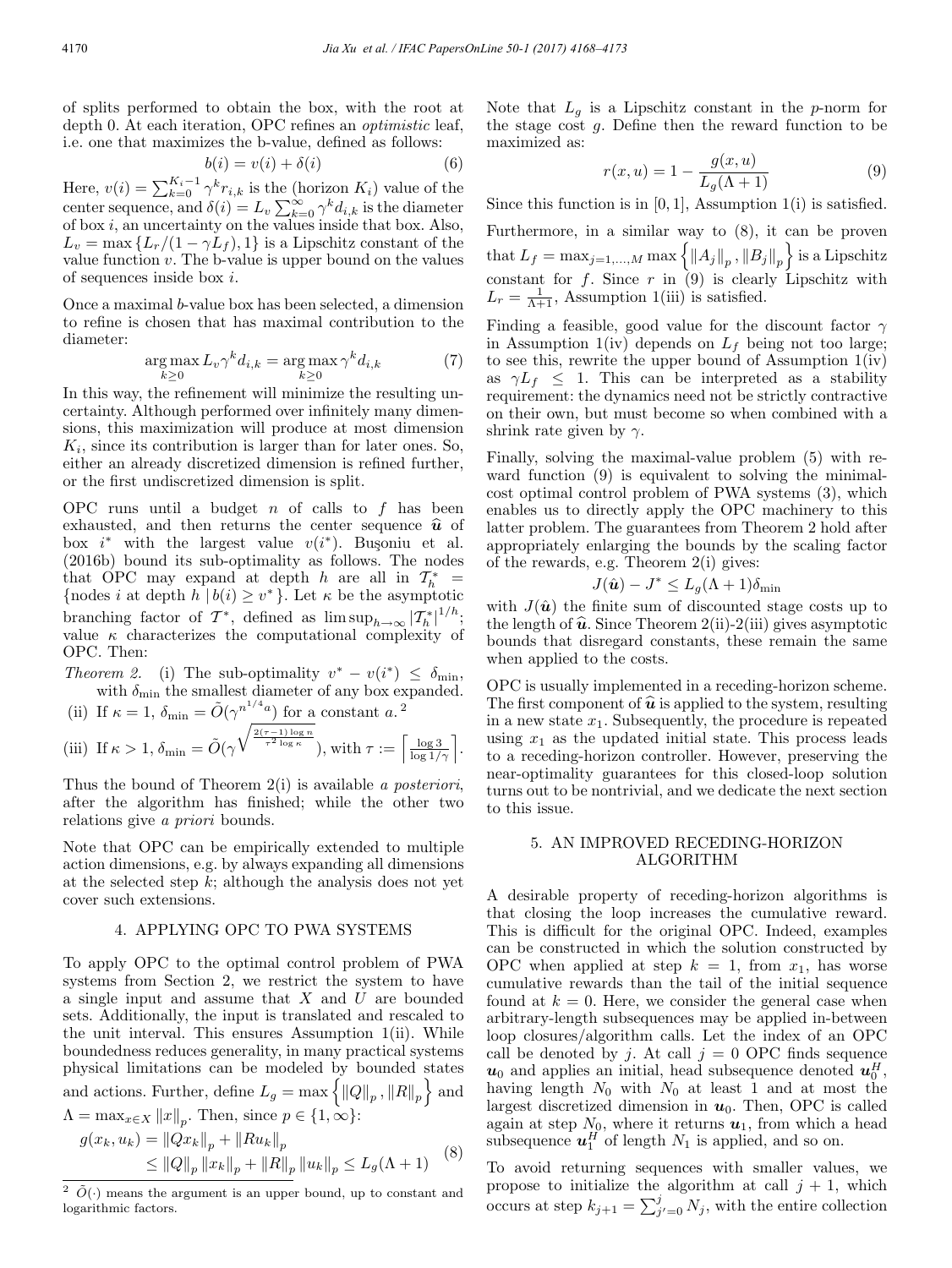of tails of  $u_j^H$  available at call j. Formally, if  $i_j^*$  is the optimal box at call  $j$ , then the following memory of tail subboxes is created:

$$
\mathcal{M}_{j+1} = \{ \mu_{i,N_j} \times \mu_{i,N_{j+1}} \times \dots | \text{ node } i \in \mathcal{M}_j
$$
  
s.t.  $K_i \ge N_j$  and  $u_{i,k} = u_{i_j^*,k} \forall k < N_j \}$  (10)

where 
$$
\mathcal{M}_0 = \emptyset
$$
.

Before describing how these boxes are reused at call  $i + 1$ . we ensure that they are actually valid for reuse, which is nontrivial because OPC only examines boxes of certain shapes, driven by the dimension selection rule (7).

*Lemma 3.* Assume that during box expansion, ties in dimension selection are always broken in favor of the smallest k. Then, for any j, boxes in the set  $\mathcal{M}_{i+1}$  are valid for OPC when called at step  $k_{j+1}$ .

**Proof.** Take any set i expanded at call i, and let  $k^{\dagger}$  be the dimension selected for expansion. (i) If  $k^{\dagger} < N_i$ , this expansion has no impact on the shape of sets in  $\mathcal{M}_{i+1}$ . (ii) Otherwise:

$$
k^{\dagger} \in \underset{k'=N_j,\dots,K_i}{\arg \max} \gamma^k d_{i,k} = \underset{k'=N_j,\dots,K_i}{\arg \max} \gamma^{k-N_j} d_{i,k}
$$

The first equality holds because  $k^{\dagger}$  maximizes the impact  $\gamma^k d_{i,k}$  among *all* dimensions, so also along dimensions above  $N_i$ , and we know it was among these dimensions since we are in case (ii). The second equality is obtained by simply dividing the maximized expression by  $\gamma^{N_j}$ , which does not change the result. But this latest maximization is the one applied by OPC at  $j + 1$ , see again (7). Thus, whenever dimensions larger than  $N_i$  are split, they are split in the same order as they would have been at  $j + 1$ . So the tail subboxes have correct shapes.

Algorithm 1 OPC+ at call  $j$ 

1: **input:** x, f, r, n,  $L_v$ , memory  $\mathcal{M}_j$ 2: set  $\mathcal{M}_j = \mathcal{M}_j \cup \{\text{root node labeled by box } U^{\infty}\}\$ 3: while computation budget  $n$  not exhausted do 4: select box  $i^{\dagger} = \arg \max_{i \in \mathcal{M}_j} b(i)$ 5: select  $k^{\dagger} = \arg \max_k \gamma^k d_{i^{\dagger},k}$ 6: for  $i'=1$  to 3 do  $\ell' = 1$  to 3 **do**  $\triangleright$  expand box  $i^{\dagger}$  along  $k^{\dagger}$ 7: **if** new box i' not found in  $\mathcal{M}_j$  then 8: create new box i' and add it to  $\mathcal{M}_j$ 9: end if 10: end for 11: remove parent box  $i^{\dagger}$  from  $\mathcal{M}_j$ 12: end while 13: create new memory  $\mathcal{M}_{j+1}$  with (10) 14: **output**  $u_j$ , sequence of box  $i_j^* = \arg \max_{i \in \mathcal{M}_j} v(i)$ , and  $\mathcal{M}_{j+1}$ 

Algorithm 1 gives the modified OPC variant with box reuse, which we call OPC+. A budget  $n$  is allotted per call. At every split, the algorithm checks whether any of the resulting boxes are already available in the memory, and if yes, it reuses them. For simplicity, the algorithm is stated in a way that only works on the memory, rather than creating a tree, but it is easy to see that when  $\mathcal{M}_i$  is empty, this way of working reduces to the original OPC (the memory is always the set of leaves considered for expansion). For computational efficiency, it

is recommended to remove duplicates from each set  $\mathcal{M}_{i+1}$ when creating it at line 13.

The main advantage of the modified algorithm is that the cumulative sum of rewards is improved by closing the loop, as proven next. Let [·] denote the concatenation of the argument sequences, and  $v(u)$  for a finite sequence  $\boldsymbol{u}$  denote the partial discounted sum of rewards of this sequence, up to its length.

*Theorem 4.* Consider the closed-loop sequence obtained up to call  $j$  by the applying OPC+ using the recedinghorizon procedure above,  $\mathbf{u}_j^C = [\mathbf{u}_0^H, \mathbf{u}_1^H, \dots, \mathbf{u}_{j-1}^H, \mathbf{u}_j].$ Then, for any  $j \geq j'$ ,  $v(\boldsymbol{u}_j^C) \geq v(\boldsymbol{u}_{j'}^C)$ .

**Proof.** Consider any call  $j \geq 1$ . By construction,  $v(u_j) \geq$  $v(\boldsymbol{u}_{j-1}^T)$ , because the tail sequence  $\boldsymbol{u}_{j-1}^T$  is among the sequences considered by the algorithm at line 14. This leads to:

$$
v([\boldsymbol{u}_{j-1}^H, \boldsymbol{u}_j]) = v(\boldsymbol{u}_{j-1}^H) + \gamma^{K_{j-1}} v(\boldsymbol{u}_j)
$$
  
\n
$$
\geq v(\boldsymbol{u}_{j-1}^H) + \gamma^{K_{j-1}} v(\boldsymbol{u}_{j-1}^T) = v(\boldsymbol{u}_{j-1})
$$

When  $j\geq 2,$  the value of the earlier sequence  $[\boldsymbol{u}_0^H,\ldots,\boldsymbol{u}_{j-2}^H]$ is fixed. Overall, we get  $v(\boldsymbol{u}_{j+1}^C) \ge v(\boldsymbol{u}_j^C)$  which immediately implies the desired result.

By taking the limit as  $j \to \infty$ , we obtain e.g. that the complete, infinitely long closed-loop sequence is better than any finite one, and in particular than the initial sequence at the first call,  $v(\boldsymbol{u}_{\infty}^{\tilde{C}}) \geq v(\boldsymbol{u}_0)$ .

Note that the improvement property could have been obtained simply by remembering the single sequence returned by the algorithm, instead of the entire collection of tails. However, doing the latter has an additional advantage: some nodes resulting from expansions may be found in the memory instead of having to be re-simulated. Because simulating the nonlinear system – usually by numerical integration – dominates computation in practice, this should result in computation time savings, at the expense of some extra memory to store the sequences.

Let the sequence value function and the optimal value at step  $k_j$ , computed relative to the state  $x_{k_j}$ , be denoted by  $v_j$  and  $v_j^*$  respectively. It is important to realize that Proposition 4 does *not* imply that the sequence  $u_j$ returned by OPC+ at steps  $j > 1$  is near-optimal *at that* step, with respect to  $v_j^*$ . Nevertheless, as shown next this property is in fact true, so the near-optimality properties of OPC are preserved by the modification. For the sake of brevity we only prove the equivalent of Theorem 2(i).

*Theorem 5.* Let  $\delta_{\min}$  be the smallest diameter of any box expanded by OPC+, then  $v_j^* - v_j(i_j^*) \leq \delta_{\min}$ .

Proof. Take an arbitrary iteration of OPC+. Since the root node corresponding to the entire space is included in  $M$  at the start of the algorithm, it can be proven by an easy induction that there exists in M some box  $\overline{i}$  containing an optimal solution. Thus,  $b(\overline{i}) \geq v_j^*$ , and since the node  $i^{\dagger}$  expanded at this iteration maximizes the b-value, we have  $b(i^{\dagger}) \geq v_j^*$ .

Furthermore, at the end of the algorithm, there will exist a descendant node  $\tilde{i}$  of  $i^{\dagger}$  in M so that  $v_j(\tilde{i}) \ge v_j(i^{\dagger})$ . This is true because the splitting rule divides intervals into three pieces, so the middle child either inherits the value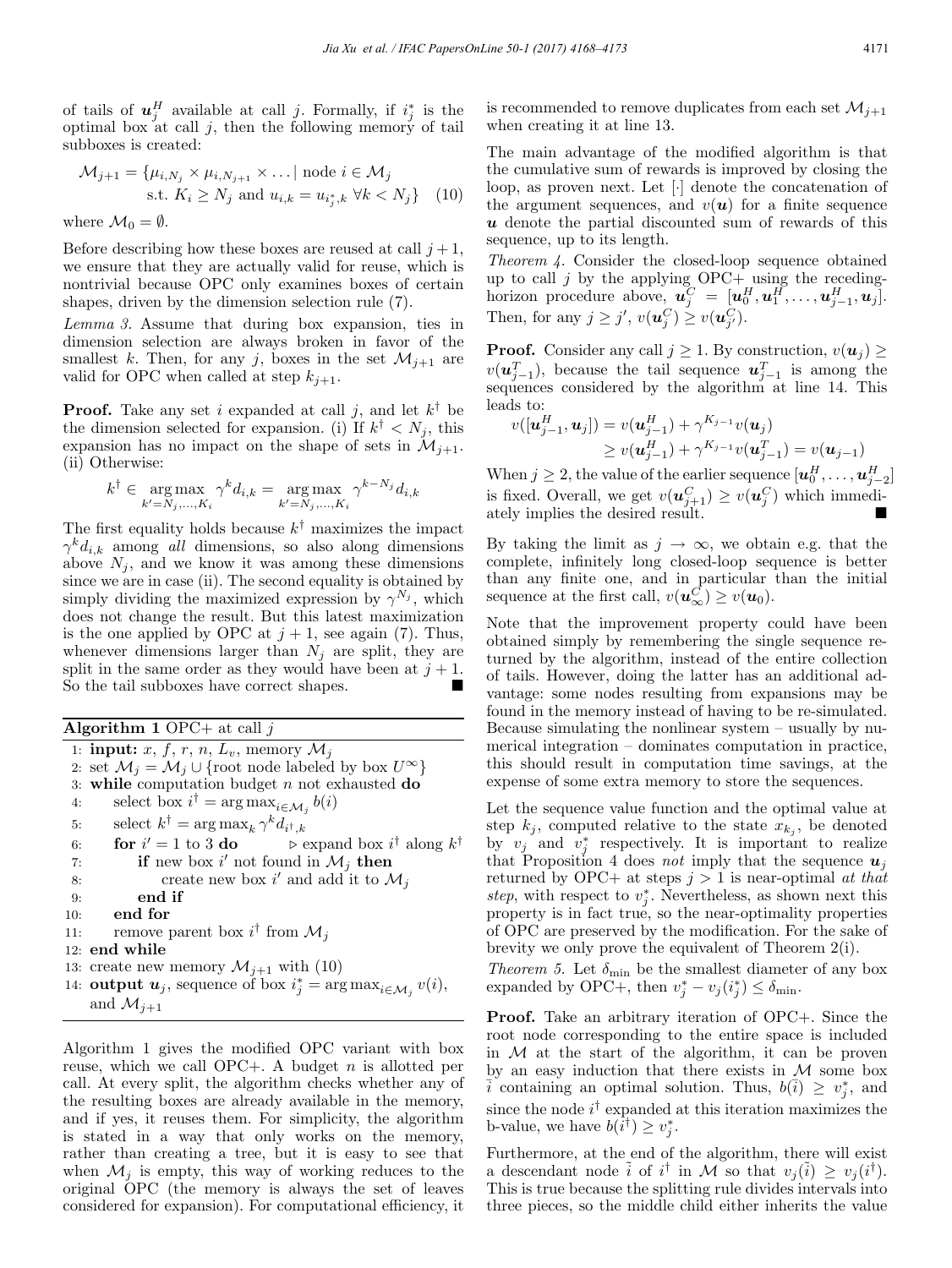of the parent box (when an existing dimension is split) or adds a positive reward to it (when the first undiscretized dimension is split); thus each expansion creates at least one better child. Also, the box  $i_j^*$  returned satisfies  $v_j(i_j^*) \geq$  $v_j(\tilde{i})$  and so  $v_j(i_j^*) \ge v_j(i^{\dagger})$ .

Combining the two inequalities obtained above, we get:  $v_j^* - v_j(i_j^*) \leq b(i^{\dagger}) - v(i^{\dagger}) = \delta(i^{\dagger})$ 

Since the iteration was arbitrary, the result is proven.  $\blacksquare$ 

The difference from the standard proof of Theorem 2(i) is the need to take into account the memory. Note that if OPC+ expands a box inherited from the previous step, that has a smaller diameter than those OPC would have expanded, then  $\delta_{\min}$  is smaller for OPC+ than for OPC, and the near-optimality bound is improved.

The development in this section did not rely on the PWA structure from Section 2, so the OPC+ approach works in general, for any nonlinear dynamics and rewards satisfying the OPC Assumption 1.

# 6. EXAMPLES

Next, we apply OPC in two PWA examples: one where short planning (control) horizons are sufficient for a good solution, and another where long horizons are necessary. In both examples, we compare with the optimistic optimization (OO) approach from Xu et al. (2016). The OO approach is a branch-and-bound procedure similar to OPC, but it works for fixed, finite horizons, always refining all dimensions at the same rate. In contrast, the adaptive dimension selection procedure of OPC allows it to explore the space of infinite-horizon solutions, balancing the benefits of refining existing dimensions versus increasing the horizon. So we expect OPC to perform better in problems where long horizons are needed.

#### *6.1 Adaptive cruise control*

The first example is borrowed from Xu et al. (2016) and involves controlling the velocity  $x$  of a follower car so as to track the reference signal imposed by a leader car. The input  $u$  is the throttle/brake position. A scalar PWA model with two regions results, see Xu et al. (2016) for details. It should be noted that while the tracking cost function here is different from the regulation cost function in (4) that we considered above, the algorithm is easy to empirically extend to the tracking case.<sup>3</sup>

OO and OPC are compared in receding horizon, setting the same range of simulation budgets at each call. The tuning parameter of  $OO$  is the horizon  $N_{\rm p}$  (the prediction and control horizons are taken equal) and we try values between 2 and 6. We aim to minimize the cumulative cost without discounting. This matches the cost function of OO, which is also undiscounted. For OPC, we treat the discount factor  $\gamma$  as a tuning parameter and try values  $0.5, 0.6, \ldots, 0.9$ . The results for the best and worst values of the tuning parameters of the two algorithms are shown in Figure 2. Note that  $n$  values are slightly different between the algorithms, because they are allowed to finish the last iteration even when it exceeds the imposed budget. We



Fig. 2. Adaptive cruise control results.

report the actual budget they used rather than the initial value set.

Clearly, short horizons are best in this problem (choosing a smaller value for  $\gamma$  is intuitively similar to picking a shorter horizon, because the discounting gets close to zero after a smaller number of steps). Furthermore, because of this property, fixed-horizon OO solves the problem well. The performance of OPC is however very close to that of OO, so the loss incurred by applying the "inappropriate" OPC approach in this problem is small, indicating that OPC is a good choice for a default algorithm.

# *6.2 Inverted pendulum*

Consider an inverted pendulum composed of a mass  $m$ attached to the end of a rod of length l and actuated by a DC motor, with the following dynamics:

$$
\dot{x}_1 = x_2, \dot{x}_2 = J^{-1}[mgl\sin(x_1) - bx_2 - K^2x_2/R + Ku/R]
$$
 where  $x_1$  is the angle  $\alpha \in [-\pi, \pi)$  [rad] of the pendulum,  $x_2$  is the angular velocity  $\dot{\alpha} \in [-15\pi, 15\pi]$  [rad/s], and the control input  $u \in [-1.25, 1.25]$  [V] is the voltage of the motor. The other parameters are  $J = 10^{-4}$  [kg·m<sup>2</sup>],  $m = 0.03$  [kg],  $l = 0.042$  [m],  $b = 3 \cdot 10^{-6}$  [Nms/rad],  $K = 0.0536$  [Nm/A],  $R = 9.5$  [Ω],  $g = 9.81$  [m/s<sup>2</sup>]. The origin corresponds to the pendulum at rest, pointing up. With these voltage limits, from certain initial states such as pointing down, a destabilizing swing-up must first be performed prior to stabilization, so that a nonlinear, long-horizon solution is necessary.

The nonlinearity  $sin(x_1)$  is approximated by a continuous PWA function by partitioning the range of  $x_1$  into 3 regions, with breakpoints selected to minimize the squared difference between the sine function and its approximation. Then, the continuous-time model is discretized with a sampling time  $T_s = 0.05$  [s]. A discrete-time PWA system is obtained, in the form of  $(1)$  with  $M = 3$  subsystems.

We aim to design a feedback control that brings the pendulum from the state  $x_0 = [-\pi, 0]^\top$  (pointing down) to  $[0, 0]^\top$  (pointing up), which is expressed by the stage cost  $g(x, u) = ||Qx||_1 + ||Ru||_1$ , with  $Q = \text{diag}(1, 0)$  and  $R =$ 0.001. Figure 3 shows the results with the same algorithm settings as in the previous example. Long horizons are better in this problem, and the worst results with OPC are on par with the best ones using OO, clearly showing the benefits of OPC.

 $^3\,$  The theoretical analysis for the tracking case is left for future work.